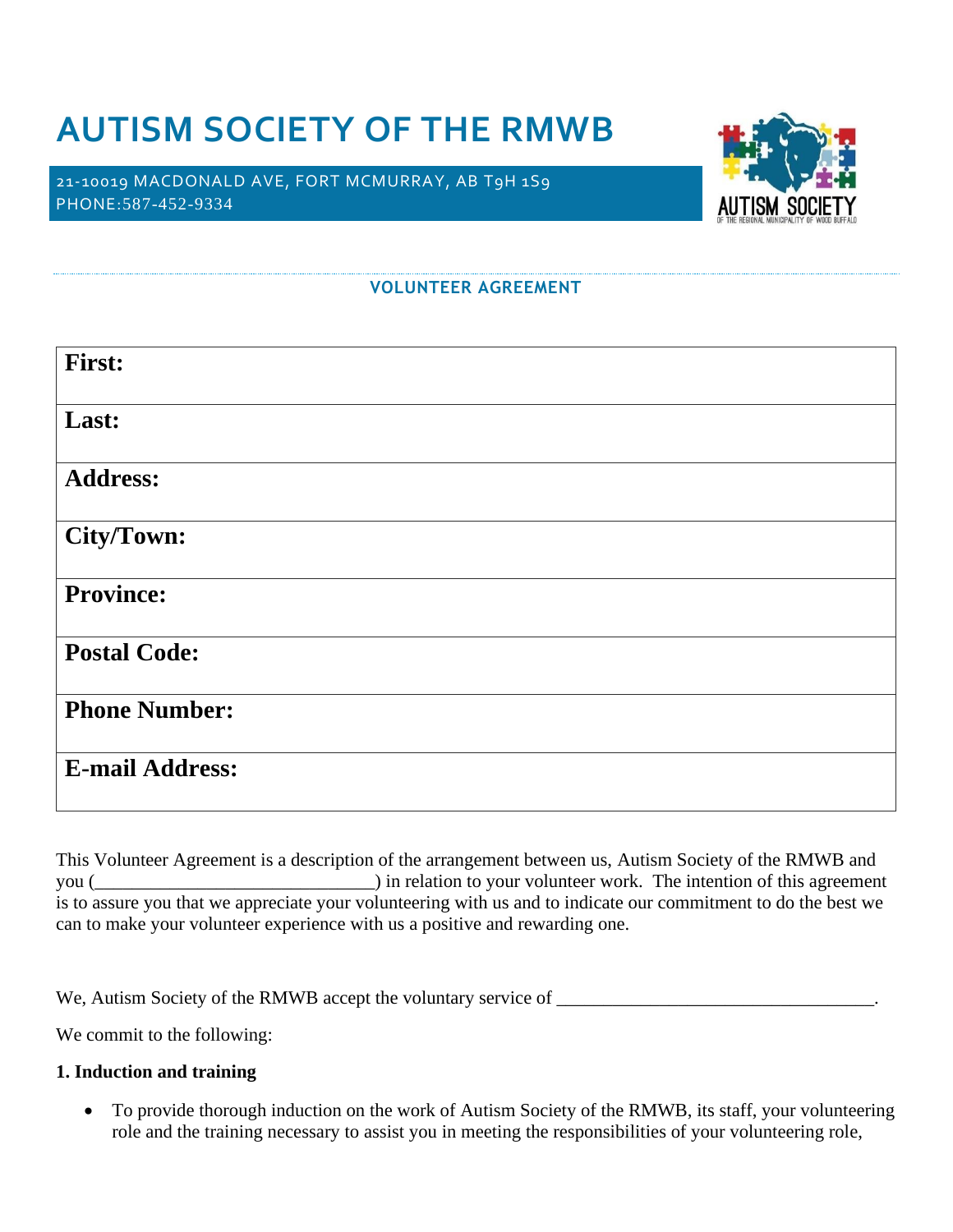# **2. Supervision, support and flexibility**

- To define appropriate standards of our services, to communicate them to you, and to encourage and support you to achieve and maintain them as part of your volunteer work.
- To provide a personal support from the board who will meet with you at our monthly meeting to discuss your volunteering and any associated problems.
- To do our best to help you develop your volunteering role with us and to be flexible in how we use your volunteering.
- A written position description so you understand your role and the tasks you are authorized to perform.
- Provide you direction from the Board of Directors.

# 3. EXPENSES

- To reimburse the following expenses incurred by you in doing your volunteer work in accordance with the policies and procedures manual set out:
- To reimbursement for your reasonable expenses so you are not out-of-pocket as a result of volunteering for us.
- Reimbursement for meals not provided during the course of travel out of town is based on the following rates (Federal Government Policy):

| <b>Breakfast</b> | \$11.00 |
|------------------|---------|
| Lunch            | \$12.00 |
| Dinner           | \$27.00 |

Reimbursement for alcoholic beverages is not permitted.

- We will provide any Special clothing, if you have purchased items we will reimburse you;
- Personal auto use is reimbursed at \$0.59/km. Log book must be kept and submitted monthly for reimbursement.

# **4. Health and safety**

- To provide adequate training and feedback in support of our health and safety policy, a copy of which is provided.
- To notify your supervisor or another member of staff of any health and safety issues or potentially hazardous situations that may pose a risk to you or others and report any accidents or incidents relating to staff, volunteers, or the workplace.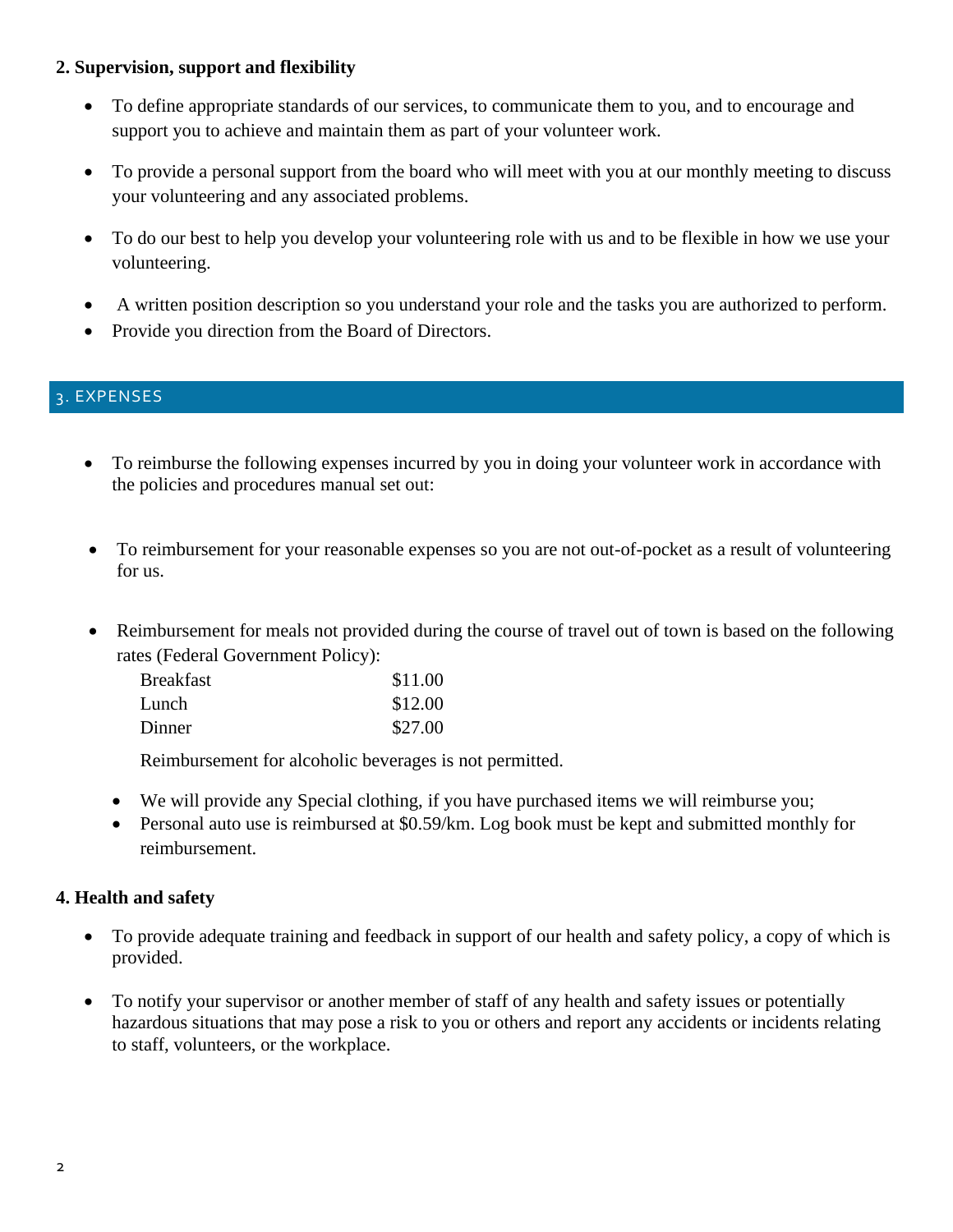### **5. Insurance**

• To provide adequate insurance coverage for volunteers while undertaking volunteer work approved and authorized by us.

# **6. Equal opportunities**

• To ensure that all volunteers are dealt with in accordance with our equal opportunities policy, a copy of which is set out in the Policy and Procedures Manual.

### **7. Problems**

- To endeavor to resolve in a fair and just manner any problems, grievances or difficulties which; may be encountered while you volunteer with us.
- In the event of an unresolved problem, to offer an opportunity to discuss the issues in accordance with the procedures set out in the Policies and Procedures Manual.

I, agree to be a volunteer with Autism Society of the RMWB and commit to the following:

- **1.** To help Autism Society of the RMWB fulfil its Mission Statement, Values and Vision.
- **2.** To perform my volunteering role to the best of my ability
- **3.** To adhere to the organization's rules, procedures and standards, including health and safety procedures and its equal opportunities policy in relation to its staff, volunteers and clients.
- **4.** To maintain the confidential information of the organization and of its clients.
- **5.** To meet the time commitments and standards undertaken, other than in exceptional circumstances, and provide reasonable notice so that alternative arrangement can be made.
- **6.** To provide references, who may be contacted, and to agree to a police check, vulnerable sector, and child welfare clearance.
- **7.** To behave appropriately and courteously to all staff, clients and the public in the course of your role.
- **8.** To use any property or equipment given to you in your role safely and only for purpose of the role and return it to the organization when you finish your volunteer role.
- **9.** To comply with the law at all times.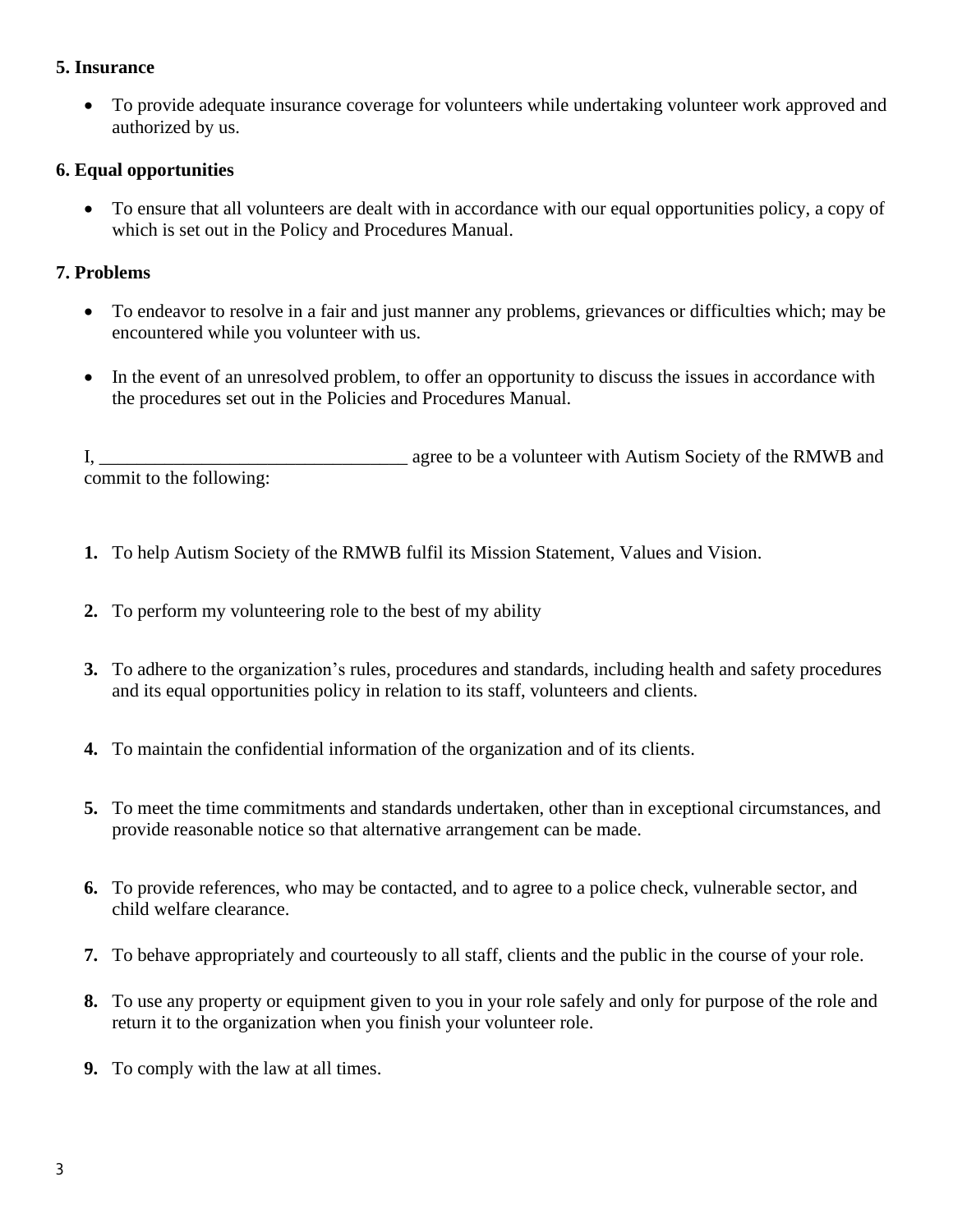### **8. Contact person**

Your contact person at Autism Society of the RMWB will be Corinna Pitzel-O'Hanley (780-838-6384). If you have any questions or concerns about your role, your health and safety, or if there is any assistance you need to help you undertake your role, please contact as soon as possible.

#### **10. Intellectual Property**

- All volunteers at Autism Society of the RMWB agree to transfer all intellectual property rights and interests (including copyright) in any ideas or materials they create relating to their provision of volunteer services at Autism Society of the RMWB.
- Volunteers are taken to consent to Autism Society of the RMWB use of such creations in a manner reasonably contemplated by the voluntary services provided under this document. As a volunteer you also agree not to bring any claim for infringement of your moral rights in respect of that use.
- $\Box$  YES, I agree with Autism Society of the RMWB Sharing my information with Alberta Gaming and Liquor Commissions.

#### **\* Autism Society of the RMWB Bylaws**

 $\Box$  YES, I have read the Autism Society of the RMWB Bylaws (located on [https://autismrmwb.org/our](https://autismrmwb.org/our-beliefs/)[beliefs/\)](https://autismrmwb.org/our-beliefs/) and are 18 years of age.

#### **VISION:**

A region where Autistic individuals and all those living with a disability, are valued and are participating members of the community. A region that recognizes that all citizens have the right to live, work, and play.

#### **GUIDING PRINCIPLES:**

•

- Support an inclusive community by respecting all people, valuing diversity and a commitment to equality.
- Promoting education and acceptance around Autism to create understanding and inclusive community.
- Empowering Autistic individuals and those with disabilities to achieve their goals.
- Inspiring optimism in the community.
- Provide an emotionally safe and supportive environment.

#### **MISSION STATEMENT:**

We are committed to creating an inclusive community through programming, supports, and understanding for Autistic individuals in our region, and all those living with a disability and their families across the lifespan.

#### **\* Autism Society of the RMWB Values, Vision and Mission**

YES, I agree with Autism Society of the RMWB Values, Vision and Mission.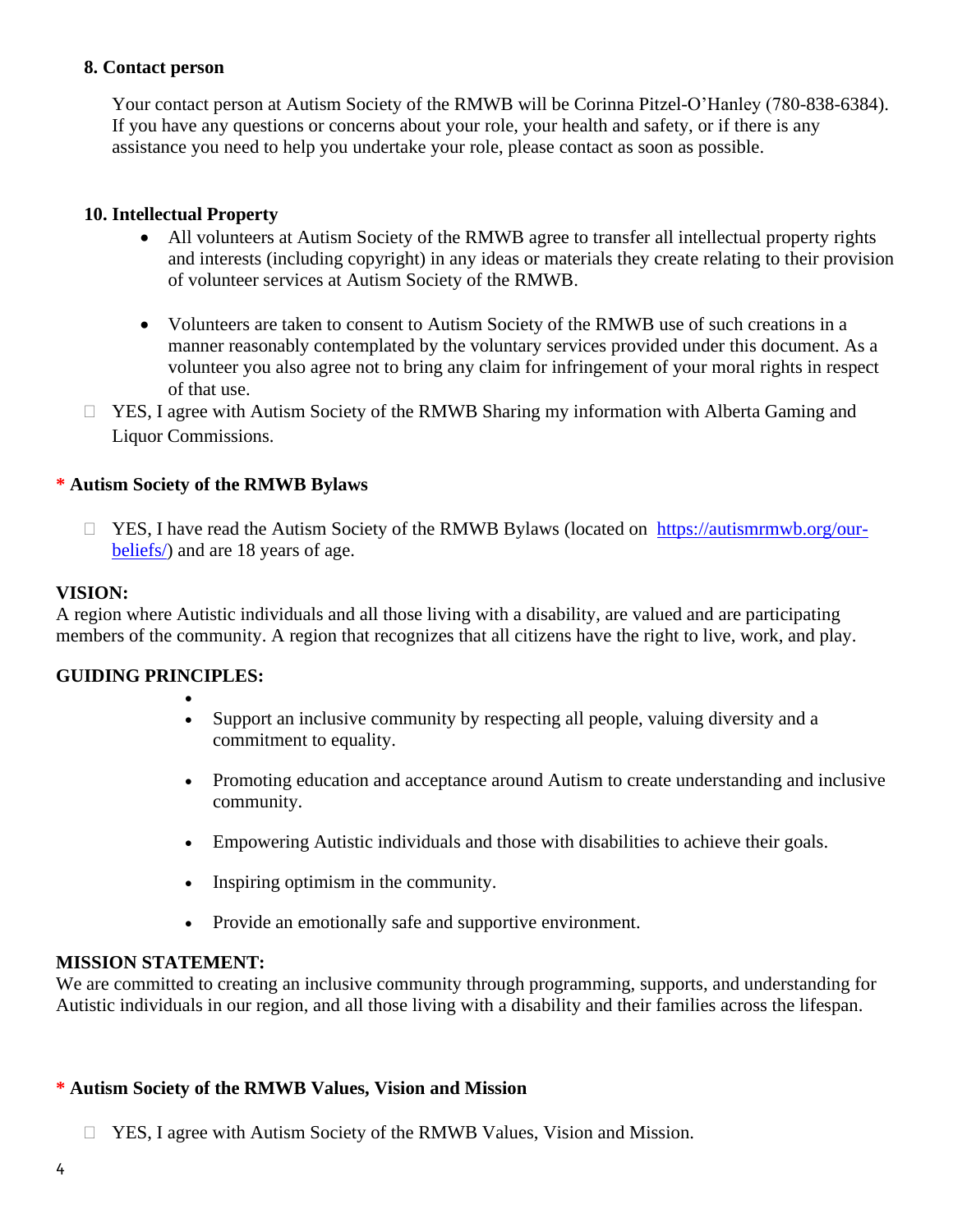**Agreed to: ………………………….……………………**

 **Volunteer Coordinator On behalf of Autism Society of the RMWB Date: ………………………….**